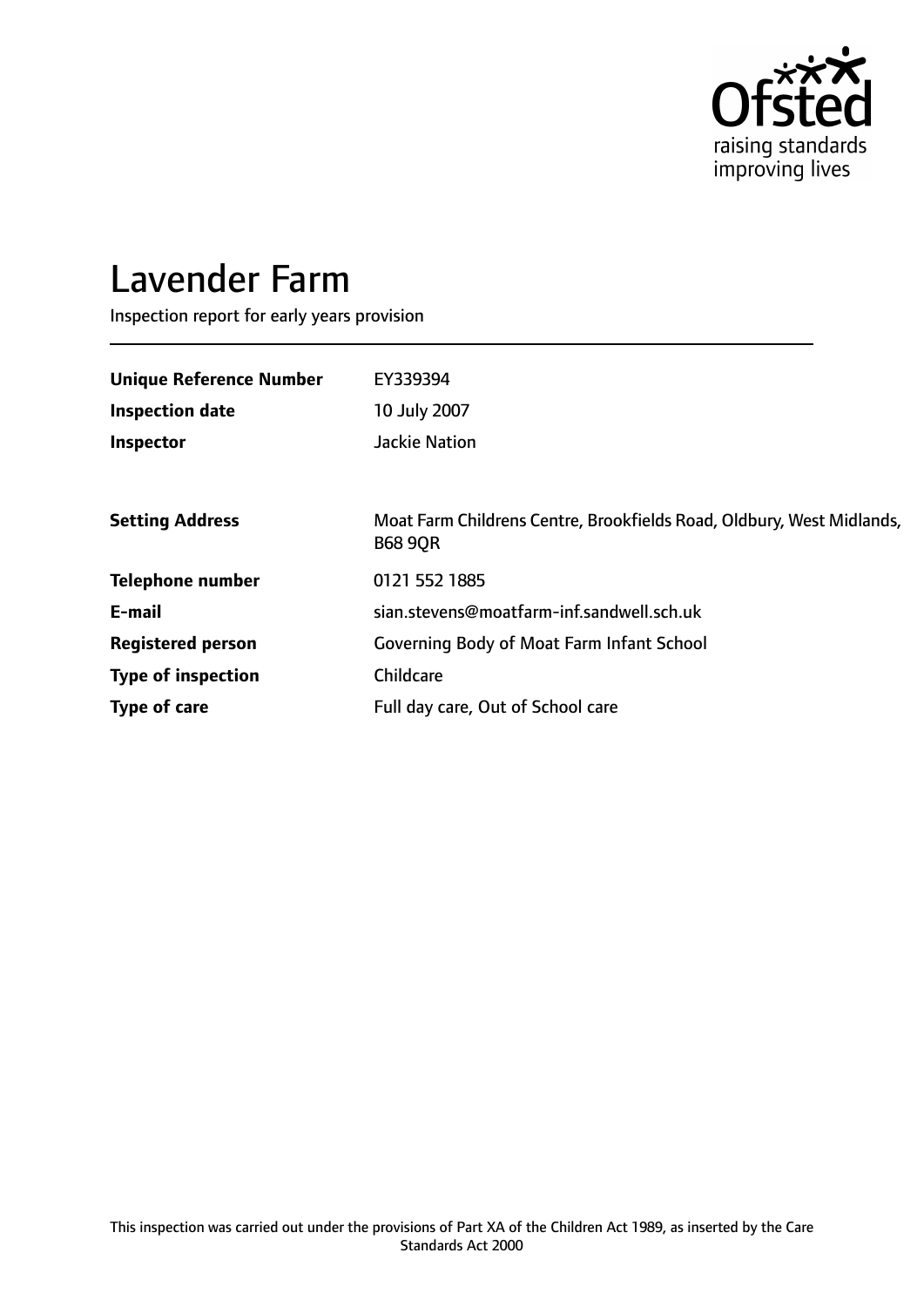## **ABOUT THIS INSPECTION**

The purpose of this inspection is to assure government, parents and the public of the quality of childcare and, if applicable, of nursery education. The inspection was carried out under Part XA Children Act 1989 as introduced by the Care Standards Act 2000 and, where nursery education is provided, under Schedule 26 of the School Standards and Framework Act 1998.

This report details the main strengths and any areas for improvement identified during the inspection. The judgements included in the report are made in relation to the outcomes for children set out in the Children Act 2004; the National Standards for under 8s day care and childminding; and, where nursery education is provided, the *Curriculum guidance for the foundation stage.*

The report includes information on any complaints about the childcare provision which Ofsted has received since the last inspection or registration or 1 April 2004 whichever is the later.

## **The key inspection judgements and what they mean**

*Outstanding: this aspect of the provision is of exceptionally high quality Good: this aspect of the provision is strong Satisfactory: this aspect of the provision is sound Inadequate: this aspect of the provision is not good enough*

For more information about early years inspections, please see the booklet *Are you ready for your inspection?* which is available from Ofsted's website: *www.ofsted.gov.uk.*

# **THE QUALITY AND STANDARDS OF THE CARE**

On the basis of the evidence collected on this inspection:

The quality and standards of the care are good. The registered person meets the National Standards for under 8s day care and childminding.

## **WHAT SORT OF SETTING IS IT?**

Lavender Farm Nursery at Moat Farm Children's Centre is run by the governing body of Moat Farm Infant School. It opened in 2007 and operates from a self-contained building in Oldbury, Sandwell. All children share access to a secure enclosed outdoor play area. The centre serves children and families the local area.

A maximum of 106 children may attend the centre at any one time. There are currently 183 children from birth to under eight years on roll. The centre is open each weekday from 08:00 to 18:00 for 50 weeks of the year. The provision also runs a wrap around service for children during school term times and out of school provision during school holidays. The centre supports children with learning difficulties and/or disabilities and children who speak English as an additional language.

The centre employs 23 members of staff. Of these, 20 hold appropriate early years qualifications. The centre receives support from the local authority early years team.

The children's centre offers training for parents, stay and play sessions, advice and drop in sessions, outreach work, health and family support and parents groups, determined by local needs.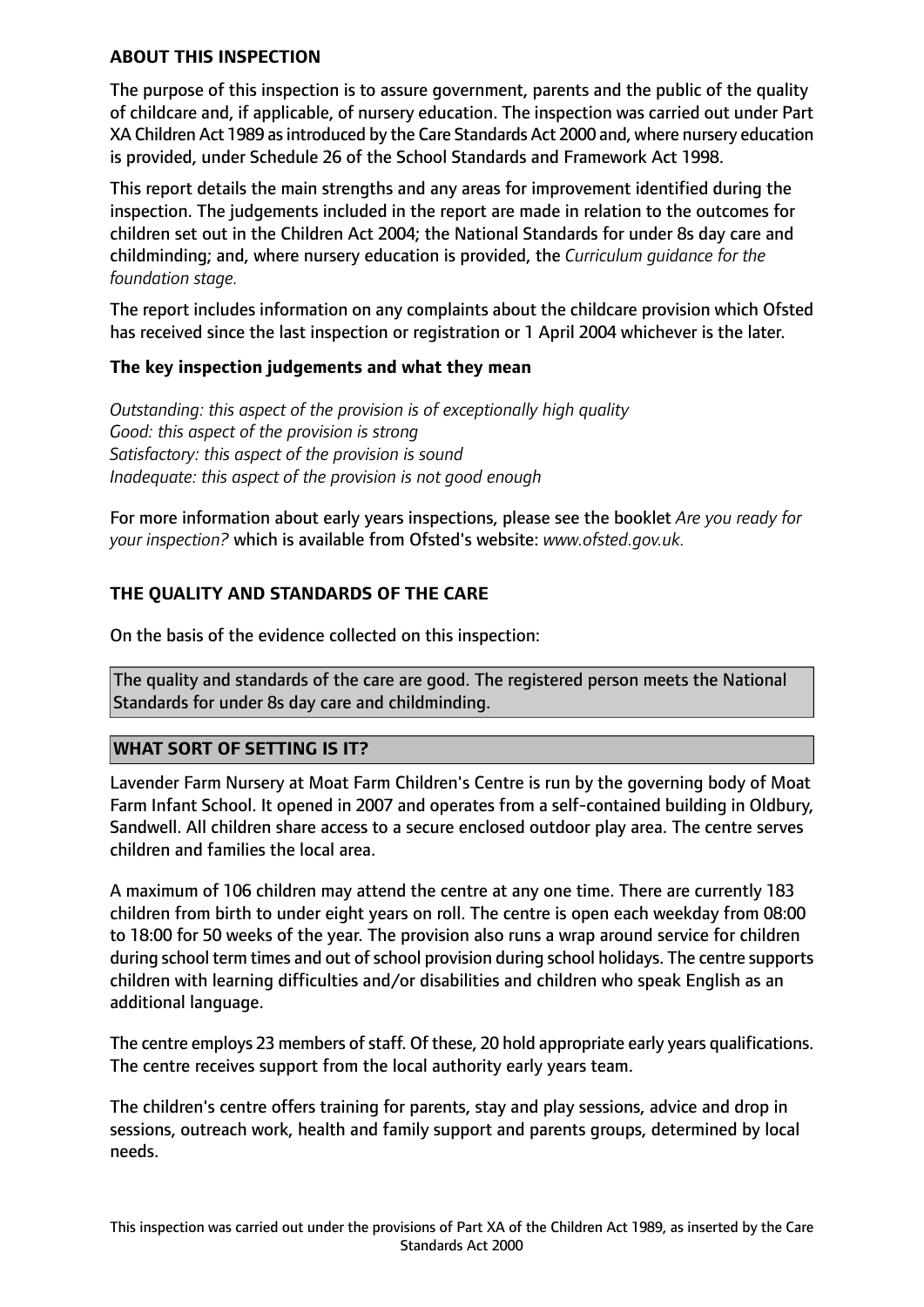#### **Helping children to be healthy**

The provision is good.

Children stay healthy because good health and hygiene practice is promoted throughout the nursery. Children learn about the importance of good personal hygiene through well established daily routines. Older children know why they wash their hands and require limited supervision while using the bathroom. Babies and younger children become familiar with hygiene routines whilst having their nappies changed or when having their face and hands cleaned at meal times. Good arrangements are in place for the safe and hygienic preparation of milk feeds for babies, with a dedicated kitchen for this purpose. Staff set a good example to children as they follow effective procedures and practices and promote good standards of hygiene at the setting. Staff ensure that effective procedures are in place for changing nappies, cleaning equipment and providing individual bedding for children, this helps to minimise the risk of cross-infection. High standards of cleanliness are maintained in the nursery. These measures ensure children are kept safe from the spread of infection.

Children's health care needs are supported appropriately with policies and procedures which work in practice. For example, if they require medication, have an accident or become unwell. The nursery obtains written consent from parents to seek emergency medical advice or treatment. A member of staff is on duty that is qualified to administer first aid and therefore respond appropriately to accidents should they occur. There is a policy in place about the exclusion of children who are ill or infectious. This supports children's health and well-being.

Children are well nourished and all aspects of their individual dietary needs are discussed with parents and information about any specific needs are recorded. Very good arrangements are in place for the provision of nutritious and appetising meals and snacks for children. Children's meals are freshly cooked on the premises each day and promote healthy food options. This has a positive impact on children's health and well-being. Drinks are provided at meal and snack times and drinking water is accessible to all children throughout the day to ensure they are sufficiently hydrated.

Babies and young children rest and sleep according to their individual needs. Daily routines and activities for older children ensures a balance of energetic play and opportunities to enjoy quiet activities. Children enjoy physical exercise and playing outside in the fresh air. The outside area is used to itsfull potential to help support and contribute to a healthy lifestyle. For example, by using the outdoor area as an extension to the playrooms. A good range of resources support children's physical development and helps them learn a wide range of skills. However, the opportunities for children in the two to three year room to climb and balance are limited. All children move around the outdoor play area safely and with confidence, they are able to adjust their speed and direction to avoid obstacles and each other.

## **Protecting children from harm or neglect and helping them stay safe**

## The provision is good.

Children are cared for in a welcoming, safe and secure environment. They are cared for in age-appropriate groups where they are able to move freely and independently around the playroom. Children are cared for in bright and creatively decorated playrooms. Around the nursery there are a number of notice boards displaying children's work and posters, this contributes to the welcoming feeling. In each room equipment is arranged to provide children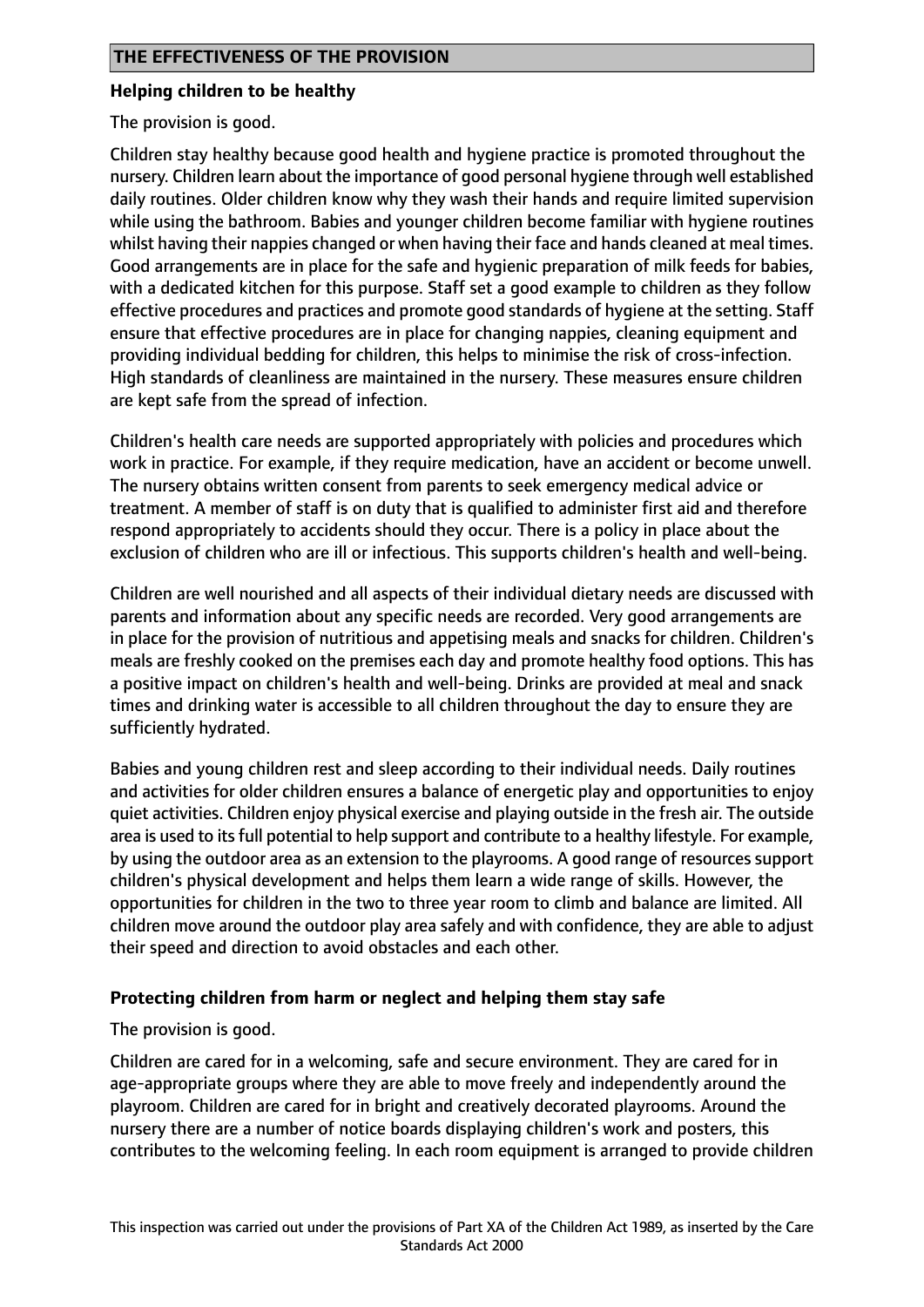with sufficient space to move around activities. Staff make good use of both the floor and table tops to enable children to play with varied toys or take part in activities. The organisation of the playrooms and use of appropriate resources helps children to become independent and explore their environment in a safe manner. Children use a very good range of child size furniture, equipment and toys that are appropriate for their purpose, of suitable design and condition and well maintained. Good attention is given to cleaning toys used in all rooms to make them hygienic and safe for children to use.

Children play in an environment which is effectively organised and where potential hazards have been assessed by staff. Staff are vigilant and supervise the children well. Daily room checks are carried out and the outdoor area is checked for safety before children play outside. The setting has good security precautions in place and access to the premises is closely monitored by close circuit television. Visitors to the setting are required to show identification and sign the visitor's book. Effective procedures are in place for the safe collection of children from the nursery, parents are asked to keep the nursery informed of any alternative arrangements. Children are developing an understanding about safety in the setting, for example, evacuation procedures are practised with the children and this helps them to learn how to react in an emergency situation. Children understand the necessary boundaries in place to keep them safe because staff discuss safe practices with them as they use toys and equipment during their play.

Children's welfare is further protected by staff's sound knowledge and understanding of child protection. Most staff have attended child protection training and understand their role and responsibility to protect children in their care. The child protection policy is shared with parents.

# **Helping children achieve well and enjoy what they do**

The provision is good.

Children enjoy their time in nursery. The environment is welcoming and the friendly approach of staff provides a relaxing atmosphere for children to learn. This results in children being happy and settled. Those who are new to the setting are helped to settle by staff that are sensitive towards their individual needs. Babies respond well to the staff's gentle responses, smiles and praise during play, care routines and meal times. They benefit from routines which are consistent with their home experiences and have a strong bond with their key worker. Staff provide a good range of experiences and activities for children. Most of the activities are child-led and follow their interests, this helps children engage in their play and absorb the learning opportunities provided for them.

Babies have the opportunity to explore a variety of natural and man made objects available in 'treasure baskets'. Their early development is supported as they begin to roll, crawl and attempt to stand up and take their first steps. Babies and younger children are able to explore their senses as staff plan a range of creative activities for them to take part in, for example, painting and foam play.

The organisation of 'continuous play provision' enables older children to access a very good range of activities and experiences during their day. Leaning intentions are identified and staff provide a range of play and learning opportunities for children to enjoy and achieve. These are based on children's interests and ideas. Staff use their observations and assessments of children to help plan appropriate activities for the next steps in children's development and learning. Children are involved in a broad range of activities which support their language, mathematical thinking and imagination. They enjoy looking at books in the book corner, playing in the role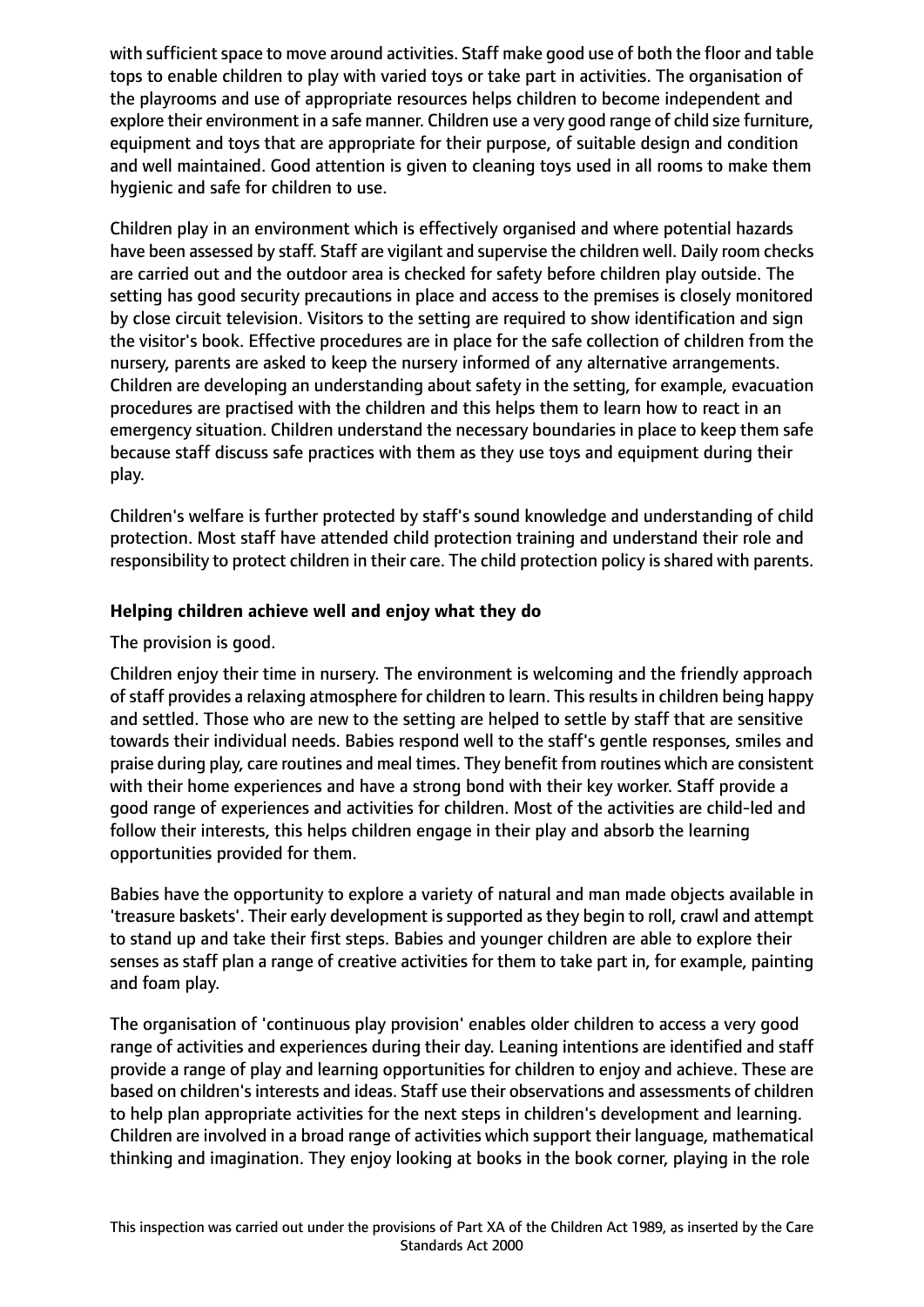play area, using the computer, they sing with enthusiasm and like to dress-up. During activities staff ask questions that make children think, for example, they talk to the children about shape, colours and numbers. Children show a strong sense of belonging to the group as they greet each other and staff on arrival. Children are developing some personal independence, for example, in dressing and personal hygiene. All children are self-assured in their play and confident to try new experiences in a supportive environment. They are sociable and readily engage their peers, staff and visitors in conversation and play. Children are extremely imaginative, they make up their own games, enjoy dressing-up and taking on varied roles and different characters.

Staff have a good understanding of the range of experiences and activities to enable all children to make good progress in all areas of their learning and development. Within the setting there are many opportunities for children to develop their independence and self-esteem as the environment is arranged with activities and resources which encourage this. All rooms are organised to create specific play areas and this enables children to initiate their own play and gives them the opportunity to be spontaneous, creative and imaginative. Children behave well, they are learning to share and have respect for each others' feelings. Staff intervene appropriately with positive strategies when behaviour issues arise, these are usually related to sharing or taking turns. Children willingly help tidy away toys when requested.

Children interact positively both with their peers and staff. Children make positive relationships, they play well together. Staff interaction with the children is very good, staff are positive role models to the children. They work directly with the children and give them good support and direction, for example, staff play at the children's level, on the floor or sitting in the home corner, they sit at tables where children may need more help and work with children on a one to one basis.

## **Helping children make a positive contribution**

The provision is good.

Children are respected and valued as individuals. All children are welcomed into the setting and staff know the children well. Staff are very aware of their individual needs and preferences and this helps children feel secure and settled. Individual care plans ensure children's needs are met. Children's understanding of the wider world and diversity is developing through the use of positive images resources, such as puzzles, books and outings in the local community.

Staff with responsibility for children who have identified special needs have a sound knowledge of the procedures and recognise the importance of establishing good relationships with parents and other professionals. This ensures children with special needs are included in all aspects of play and make good progress. Good consideration has been given to sources of support for children with English as an additional language.

Good behaviour is valued and encouraged. Staff consistently challenge any unwanted behaviour in a calm manner and children respond well. Staff encourage children to adopt a caring attitude, listen to each other and share both space and toys. They praise what children do well and this contributes to children having a positive self-esteem and helps them to become confident.

Partnership with parents is good. A good range of information is gathered at the admission stage, this includes details of children's specific needs, care needs and parents' preferences. Parents are provided with daily written feedback on their child's care and routine and there are opportunities each day for parents and staff to exchange information. Helpful information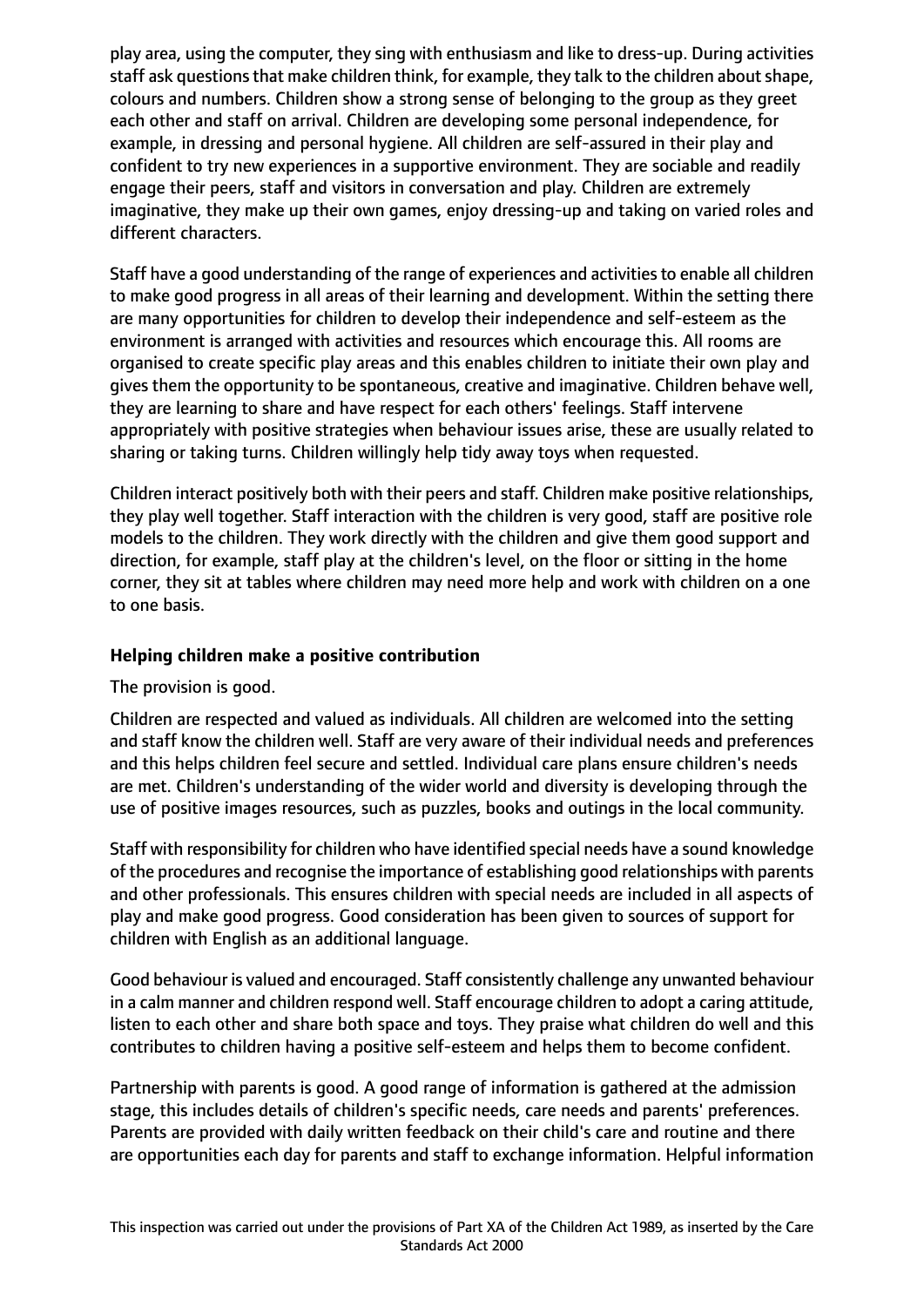about the provision is available for parents, this includes information displayed on a notice board, a prospectus and policy documents. Parents are kept informed of their child's development and progress through regular discussions and meetings. Each child has their own 'scrap book' with photographs of their progress through the involvement in activities. Parents speak positively about the setting, the care routines and the friendly and knowledgeable staff team.

## **Organisation**

The organisation is good.

Children are happy and settled being cared for in individual base rooms with their peer group. There is plenty of space for children to relax and play in comfort. Children benefit from being cared for by a dedicated staff team who have a high regard for their well-being. The key worker system ensures staff are aware of children's individual needs, provide continuity of care and share information with parents. This helps children feel a sense of belonging and increases their feeling of security. The organisation of the nursery works well. Staff work well as a team and this contributes to the smooth operation of the day. There are number of ancillary staff who work at the centre who effectively support the nursery with regard to catering, cleaning and maintaining the premises. All of the regulatory records are in place. Registration systems for children, staff and visitors are maintained effectively. An employment policy is in place and the recruitment and selection procedure is sufficiently rigorous and robust to show how staff are selected and vetted for their positions.

The setting evaluate practice issues and support staffs ongoing professional development by offering regular training. They are clear about their aims and objectives and have used the self evaluation form to identify the strengths and weaknesses of the centre. The setting are committed to improve the quality of care for all children and improve the outcomes for children. Frequent discussions with staff, appraisals and staff meetings assist with monitoring and evaluating the quality of care provided for all children. Overall the provision meets the needs of the range of children for whom it provides.

## **Improvements since the last inspection**

Not applicable.

## **Complaints since the last inspection**

Since registration there have been no complaints made to Ofsted that required the provider or Ofsted to take any action in order to meet the National Standards.

The provider is required to keep a record of complaints made by parents, which they can see on request. The complaints record may contain complaints other than those made to Ofsted.